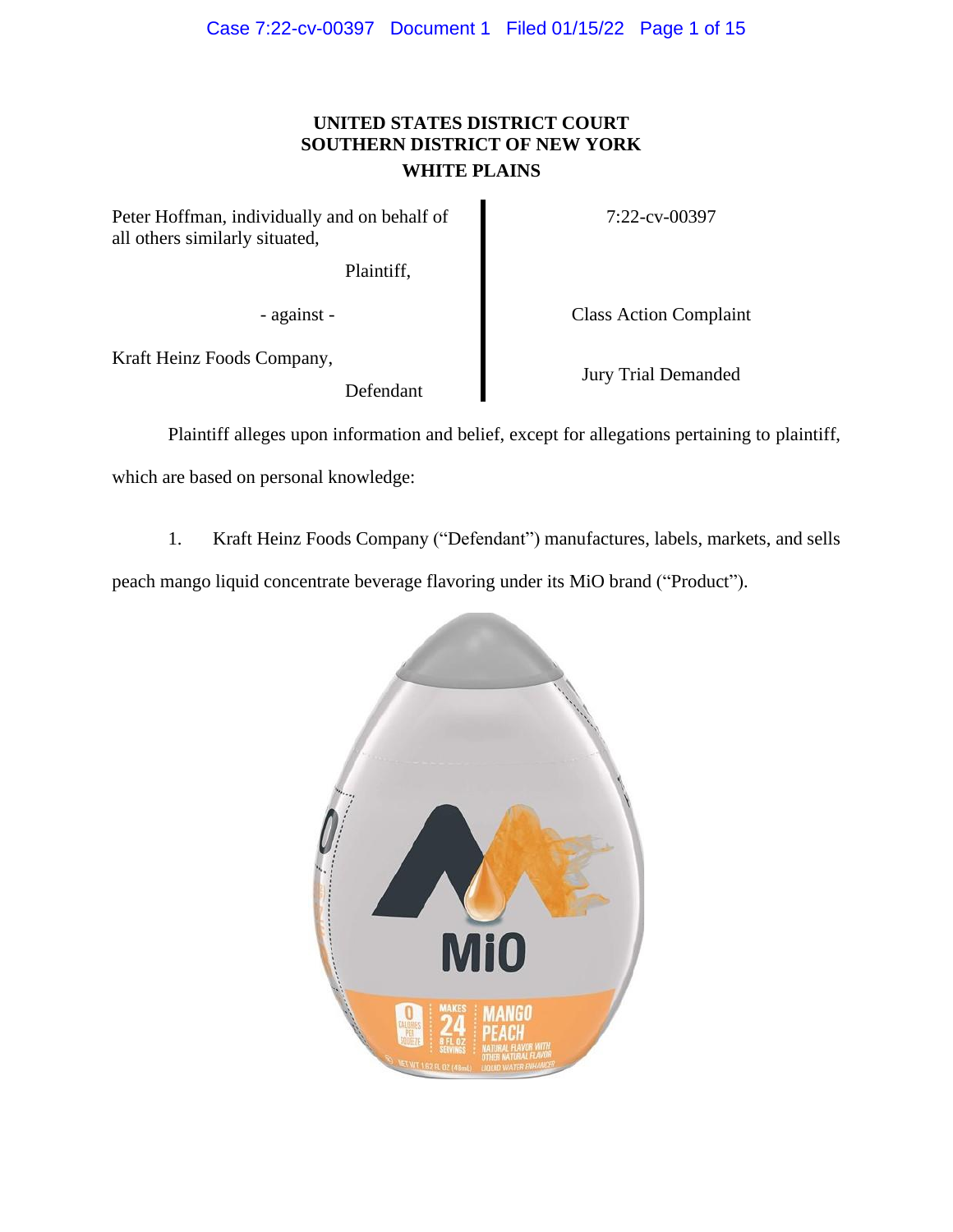## Case 7:22-cv-00397 Document 1 Filed 01/15/22 Page 2 of 15

2. Defendant represents that the mango peach taste comes from natural ingredients, through the statement, "Natural Flavor With Other Natural Flavor," on colors reflective of peaches and mangos.



3. The promise of only natural flavoring appeals to the more than seven out of ten consumers who avoid artificial flavors, as these synthetic ingredients are believed to be associated with detrimental health and environmental effects.

4. According to Forbes, 88% of consumers consider foods without artificial flavors to be more natural and/or healthy than foods with artificial flavors, and they would pay more for such foods.

5. Federal and identical state regulations require foods to disclose the source of its flavor. 21 C.F.R. § 101.22.

6. Natural flavor comes from natural sources, such as "a spice, fruit or fruit juice, vegetable or vegetable juice…or similar plant material." 21 C.F.R § 101.22(a)(3).

7. Artificial flavor is any substance not obtained from natural sources whose function is to provide flavor. 21 C.F.R § 101.22(a)(1).

8. Where a food's characterizing, or main, flavors, are from artificial flavors, the front label is required to prominently state, "Artificially Flavored." 21 C.F.R. § 101.22(i)(2).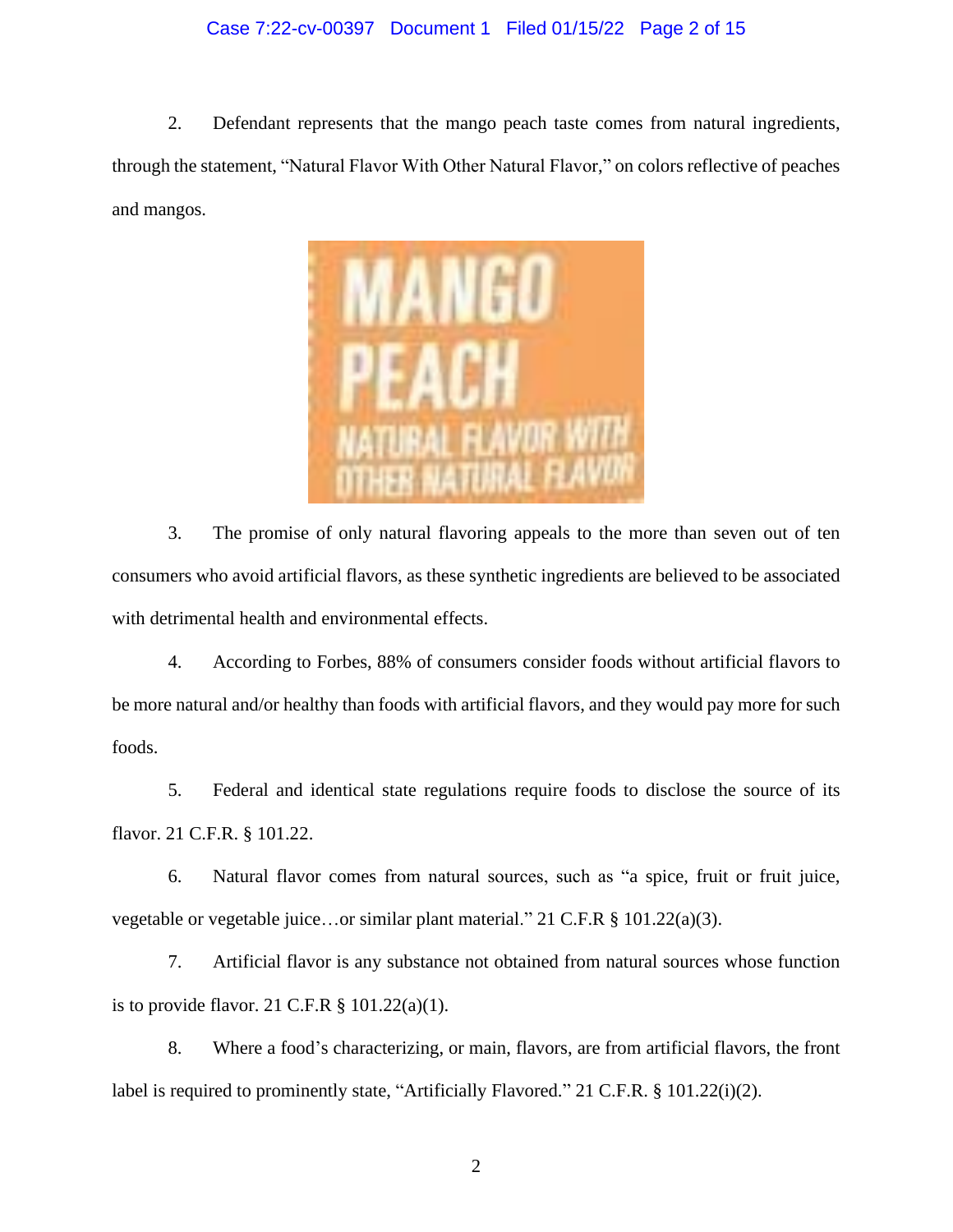9. By identifying the Product as getting its flavor from "Natural Flavor With Other

Natural Flavor," and omitting any reference to artificial flavor, on the front and ingredient list,

consumers expect only natural flavors.

**INGREDIENTS: WATER, MALIC ACID, CITRIC ACID, CONTAINS** LESS THAN 2% OF NATURAL FLAVOR, SUCRALOSE AND ACESULFAME POTASSIUM (SWEETENERS). POTASSIUM CITRATE, GUM ARABIC, SUCROSE ACETATE ISOBUTYRATE, YELLOW 5, YELLOW 6, RED 40, POTASSIUM SORBATE (PRESERVATIVE).

**INGREDIENTS:** WATER, MALIC ACID, CITRIC ACID, CONTAINS LESS THAN 2% OF NATURAL FLAVOR, SUCRALOSE AND ACESULFAME POTASSIUM (SWEETENERS), POTASSIUM CITRATE, GUM ARABIC, SUCROSE ACETATE ISOBUTYRATE, YELLOW 5, YELLOW 6, RED 40, POTASSIUM SORBATE (PRESERVATIVE).

10. While the ingredients show the Product contains "Natural Flavor," it also contains "Malic Acid" as the second most predominant ingredient, ahead of "Natural Flavor."

11. Malic Acid (molecular formula C4H6O5) is the common name for 1-hydroxy-1, 2 ethanedicarboxylic acid.

12. Malic Acid has two isomers, or different arrangements of atoms in the molecule, L-

Malic Acid, and D-Malic Acid. 21 C.F.R. § 184.1069.

13. L-Malic Acid occurs naturally in various fruits and provides tartness.

14. D-Malic Acid does not occur naturally.

15. DL-malic acid is the racemic mix of D isomer and L isomer.

16. DL-malic acid is a synthetic chemical manufactured from petroleum.

17. Defendant adds dl-malic acid to the Product to create and reinforce the tart, sweet,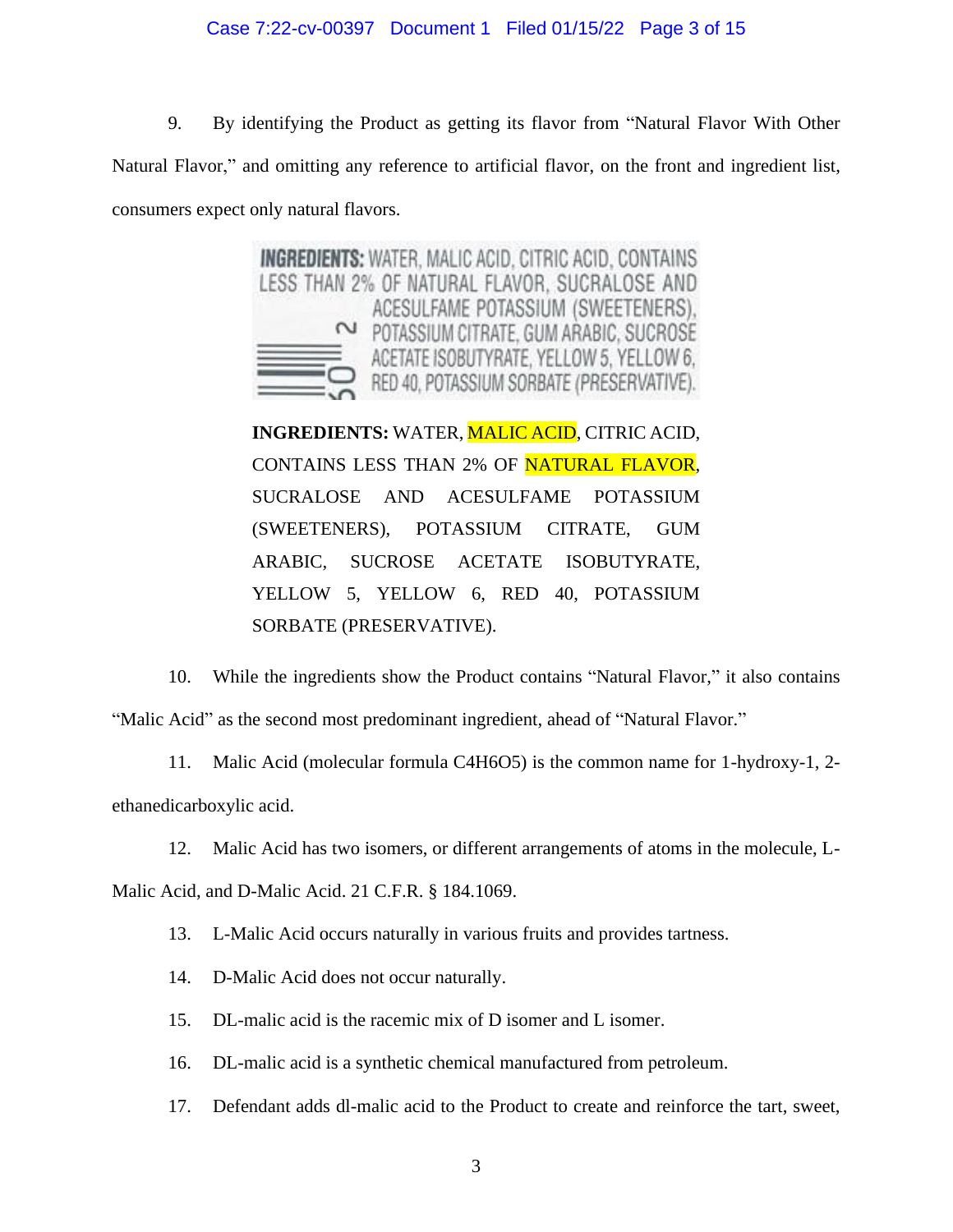#### Case 7:22-cv-00397 Document 1 Filed 01/15/22 Page 4 of 15

and fruity taste that consumers associate with peaches and mangos.

18. Since there are natural and artificial types of malic acid, Defendant is required to tell consumers if it used the artificial version of malic acid, instead of only using the generic name.

19. Laboratory analysis concluded the Product contains dl-malic acid.

20. The Product could have used natural, L-Malic Acid, or (more) natural peach and natural mango flavor.

21. However, Defendant used artificial dl-malic Acid because it was lower-priced and/or more accurately resembled natural peach and natural mango flavor.

22. DL-malic Acid is not a natural flavor and is used to provide flavoring to the Product.

23. DL-malic Acid enhances and simulates the Product's peach and mango taste.

24. Consumers are misled by expecting the taste comes exclusively from natural flavors.

25. Consumers are unable to learn the malic acid listed in the ingredients is the artificial version without a chemistry kit.

26. Defendant failed to include the legally-required "Artificially flavored" or "Artificial flavor" disclosure on all of the Products' labels.

27. First, because the Product contains added flavoring ingredients that simulate and reinforce the characterizing peach and mango flavor, the front label is required to disclose this.

28. The Product contains and makes other representations which are misleading.

29. Reasonable consumers must and do rely on a company to honestly identify and describe the components, attributes, and features of a product, relative to itself and other comparable products or alternatives.

30. The value of the Product that Plaintiff purchased was materially less than its value as represented by Defendant.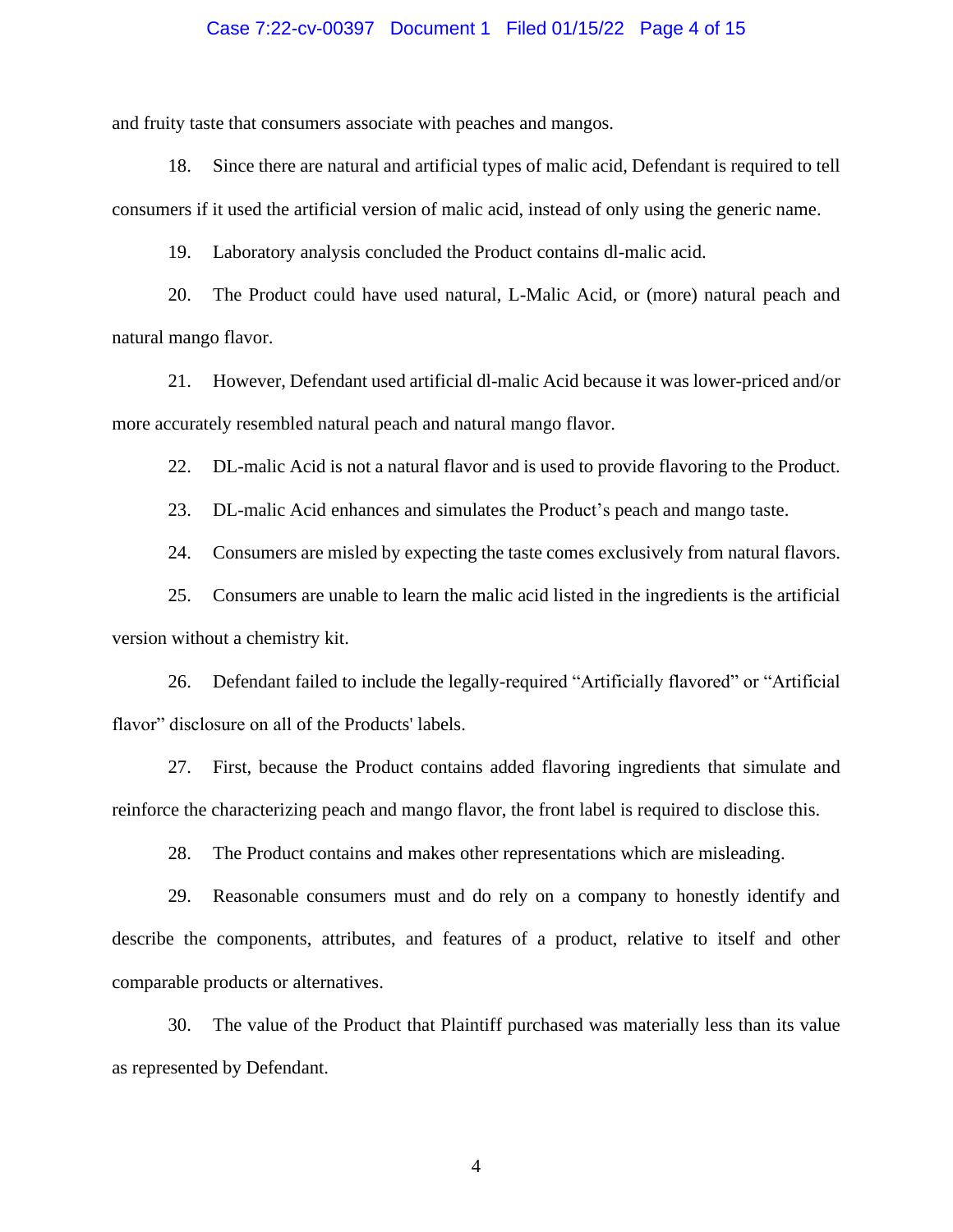#### Case 7:22-cv-00397 Document 1 Filed 01/15/22 Page 5 of 15

31. Defendant sold more of the Product and at higher prices than it would have in the absence of this misconduct, resulting in additional profits at the expense of consumers.

32. Had Plaintiff and proposed class members known the truth, they would not have bought the Product or would have paid less for it.

33. The Product is sold for a price premium compared to other similar products, for no less than \$3.99 per 1.62 OZ or 24 servings, excluding tax or any sales, a higher price than it would otherwise be sold for, absent the misleading representations and omissions.

#### Jurisdiction and Venue

34. Jurisdiction is proper pursuant to Class Action Fairness Act of 2005 ("CAFA"). 28 U.S.C. § 1332(d)(2).

35. The aggregate amount in controversy exceeds \$5 million, including any statutory damages, exclusive of interest and costs.

36. Plaintiff Peter Hoffman is a citizen of New York.

37. Defendant Kraft Heinz Foods Company, is a Pennsylvania limited liability company with a principal place of business in Pittsburgh, Allegheny County, Pennsylvania and upon information and belief, at least one member of defendant is not a citizen of the same state as the plaintiff.

38. Defendant transacts business within this District through sale of the Product to residents of this District, by third-parties such as grocery stores, big box stores, drug stores, convenience stores, and online.

39. Venue is in this District because Plaintiff resides in this District and the actions giving rise to the claims occurred within this District.

40. Venue is in White Plains in this District because a substantial part of the events or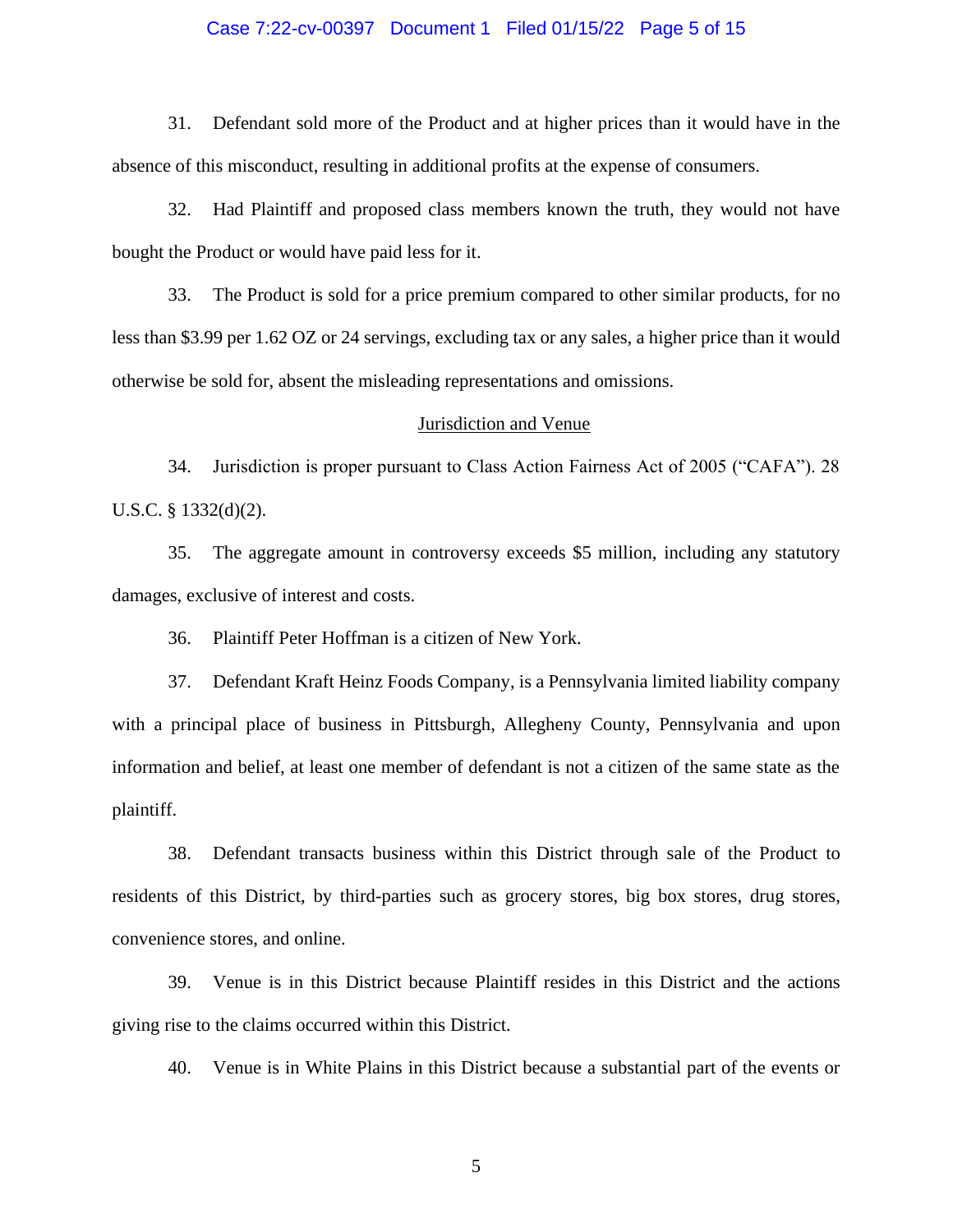#### Case 7:22-cv-00397 Document 1 Filed 01/15/22 Page 6 of 15

omissions giving rise to these claims occurred in Westchester County, i.e., Plaintiff's purchase and use of the Product and his awareness and/or experiences of and with the issues described here.

#### Parties

41. Plaintiff Peter Hoffman is a citizen of New Rochelle, Westchester County, New York.

42. Defendant Kraft Heinz Foods Company is a Pennsylvania limited liability company with a principal place of business in Pittsburgh, Pennsylvania, Allegheny County.

43. Defendant's predecessor, the Kraft Corporation, was started in 1903 through the sale of cheese door-to-door in Chicago.

44. Within twenty years, Kraft had become the largest cheese manufacturer in the world.

45. Over the next century, Kraft would become one of the largest food and beverage companies in the world, and own some of the most iconic brands, like Oscar Mayer and Jell-O.

46. Kraft was one of the first companies to directly advertise to consumers, not only through color print ads but on tv and radio.

47. Kraft sponsored tv and radio shows, which created goodwill and trust in consumers.

48. Kraft is one of America's most trusted brands, and according to some commentators, may be more trusted than the government.

49. MiO was designed as a modern and convenient alternative to beverage powders, which would add flavor to water.

50. Defendant developed and heavily marketed MiO to capitalize on the tens of billions of dollars spent annually on water by consumers.

51. Defendant knew that consumers like Plaintiff were avoiding sugary beverages and artificial flavoring ingredients and consuming more water.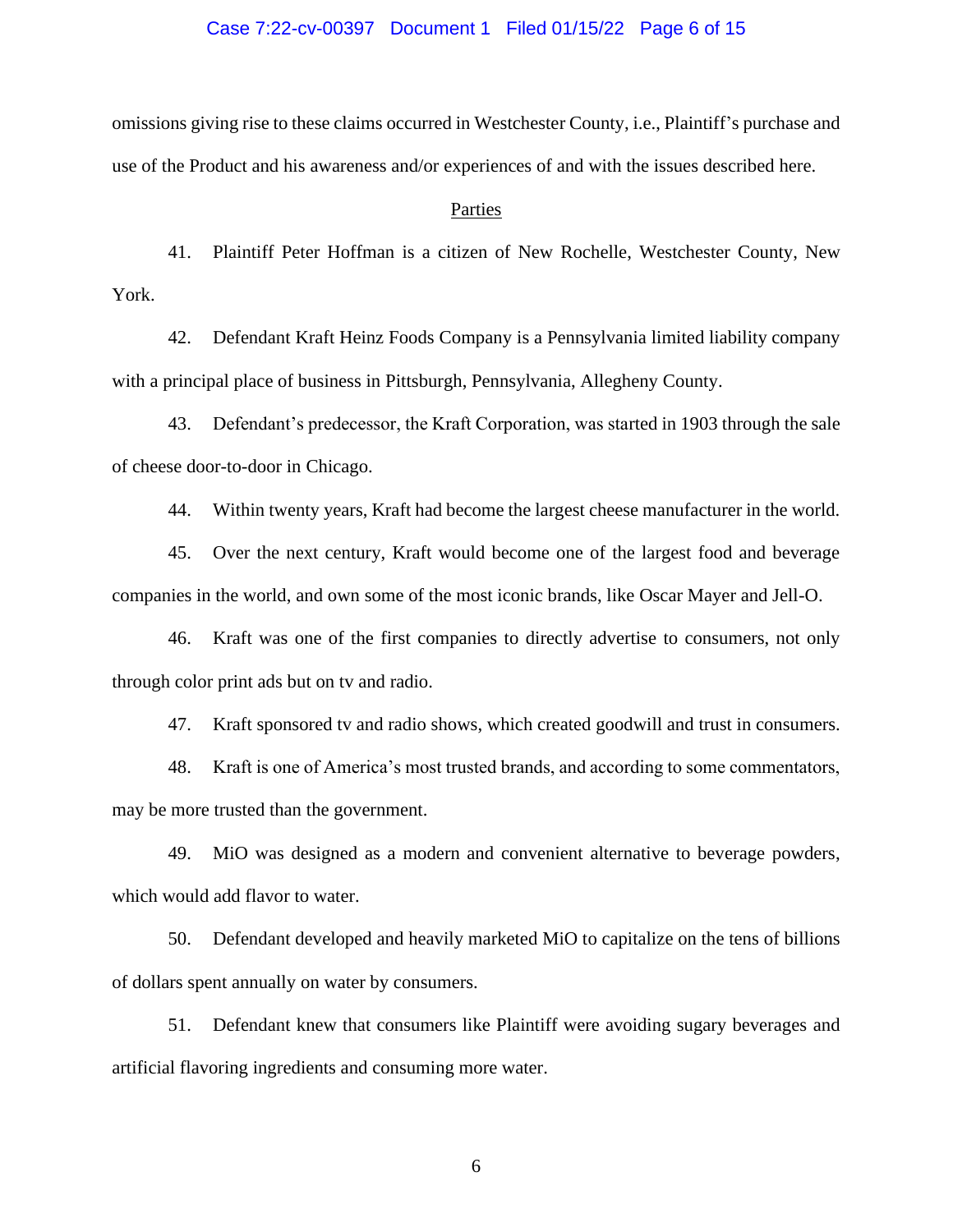### Case 7:22-cv-00397 Document 1 Filed 01/15/22 Page 7 of 15

52. MiO, which means "mine," in Italian, is marketed to consumers who value individuality and customization, factors promoted by the internet, i.e., social media and music playlists.

53. The Product is available to consumers in this District from third-party grocery stores, warehouse club stores, drug stores, convenience stores, big box stores, and online

54. Plaintiff purchased the Product on one or more occasions within the statutes of limitations for each cause of action alleged, at stores including ShopRite, 13 City Pl, White Plains, NY 10601 between October 2021 and November 2021, among other times.

55. Plaintiff believed the Product contained only natural flavoring ingredients and did not contain artificial flavoring ingredients.

56. Plaintiff bought the Product because he expected it contained only natural flavoring ingredients and did not contain artificial flavoring ingredients because that is what the representations said and implied.

57. Plaintiff relied on the words, layout, packaging, and/or images on the Product, on the labeling, statements, and/or claims made by Defendant in digital, print and/or social media, which accompanied the Product and separately, through in-store, digital, audio, and print marketing.

58. Plaintiff is one of the many Americans who avoid artificial flavor ingredients, believing they are unhealthy and potentially harmful, and prefers natural ingredients.

59. Plaintiff did not expect that a product would promise only natural flavoring yet contain more artificial flavoring than natural flavoring.

60. Plaintiff trusted the MiO brand because it is the leader in liquid water flavoring.

61. Plaintiff was disappointed because he believed the Product contained only natural flavoring ingredients and did not contain artificial flavoring ingredients.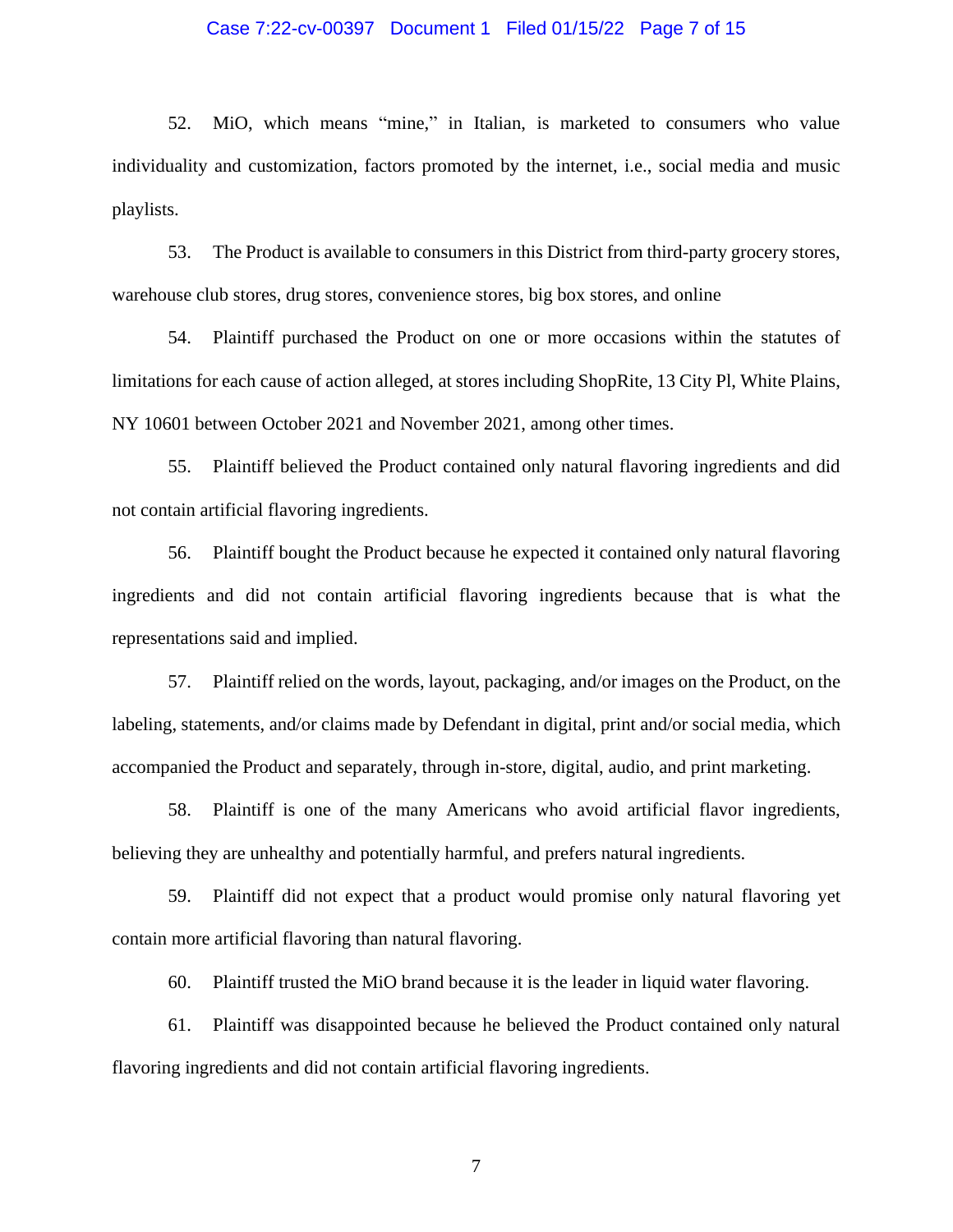#### Case 7:22-cv-00397 Document 1 Filed 01/15/22 Page 8 of 15

62. Plaintiff bought the Product at or exceeding the above-referenced price.

63. Plaintiff would not have purchased the Product if he knew the representations and omissions were false and misleading or would have paid less for it.

64. Plaintiff chose between Defendant's Product and products represented similarly, but which did not misrepresent their attributes, features, and/or components.

65. The Product was worth less than what Plaintiff paid and he would not have paid as much absent Defendant's false and misleading statements and omissions.

66. Plaintiff intends to, seeks to, and will purchase the Product again when he can do so with the assurance the Product's representations are consistent with its abilities, attributes, and/or composition.

67. Plaintiff is unable to rely on the labeling and representations not only of this Product, but for other similar flavored drink concentrates, because he is unsure whether those representations are truthful.

#### Class Allegations

68. Plaintiff seeks certification under Fed. R. Civ. P. 23(b)(2) and (b)(3) of an:

**New York Class:** All persons in the State of New York who purchased the Product during the statutes of limitations for each cause of action alleged; and a

**Consumer Fraud Multi-State Class**: All persons in the States of Virginia and Oklahoma, who purchased the Product during the statutes of limitations for each cause of action alleged.

69. Common questions of law or fact predominate and include whether defendant's

representations were and are misleading and if plaintiff and class members are entitled to damages.

70. Plaintiff's claims and basis for relief are typical to other members because all were

subjected to the same unfair and deceptive representations and actions.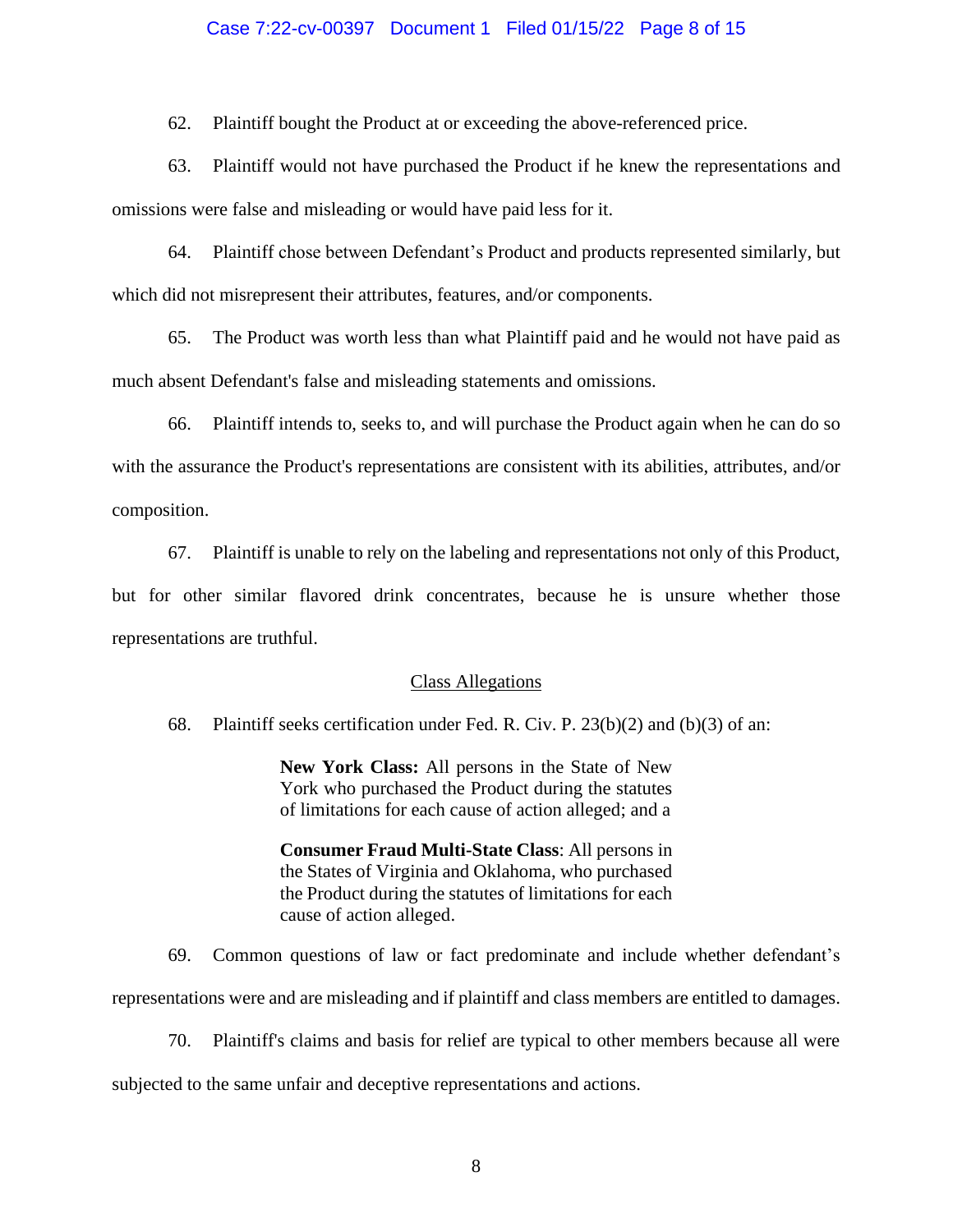### Case 7:22-cv-00397 Document 1 Filed 01/15/22 Page 9 of 15

71. Plaintiff is adequate representative because his interests do not conflict with other members.

72. No individual inquiry is necessary since the focus is only on defendant's practices and the class is definable and ascertainable.

73. Individual actions would risk inconsistent results, be repetitive and are impractical to justify, as the claims are modest relative to the scope of the harm.

74. Plaintiff's counsel is competent and experienced in complex class action litigation and intends to protect class members' interests adequately and fairly.

75. Plaintiff seeks class-wide injunctive relief because the practices continue.

## New York General Business Law ("GBL") §§ 349 & 350

## (Consumer Protection Statute)

76. Plaintiff incorporates by reference all preceding paragraphs.

77. Plaintiff and class members desired to purchase a product that contained only natural flavoring ingredients and did not contain artificial flavoring ingredients.

78. Defendant's false and deceptive representations and omissions are material in that they are likely to influence consumer purchasing decisions.

79. Defendant misrepresented the Product through statements, omissions, ambiguities, half-truths and/or actions.

80. Plaintiff and class members would not have purchased the Product or paid as much if the true facts had been known, suffering damages.

81. Defendant misrepresented the Product through statements, omissions, ambiguities, half-truths and/or actions.

82. Plaintiff relied on the representations that the Product contained only natural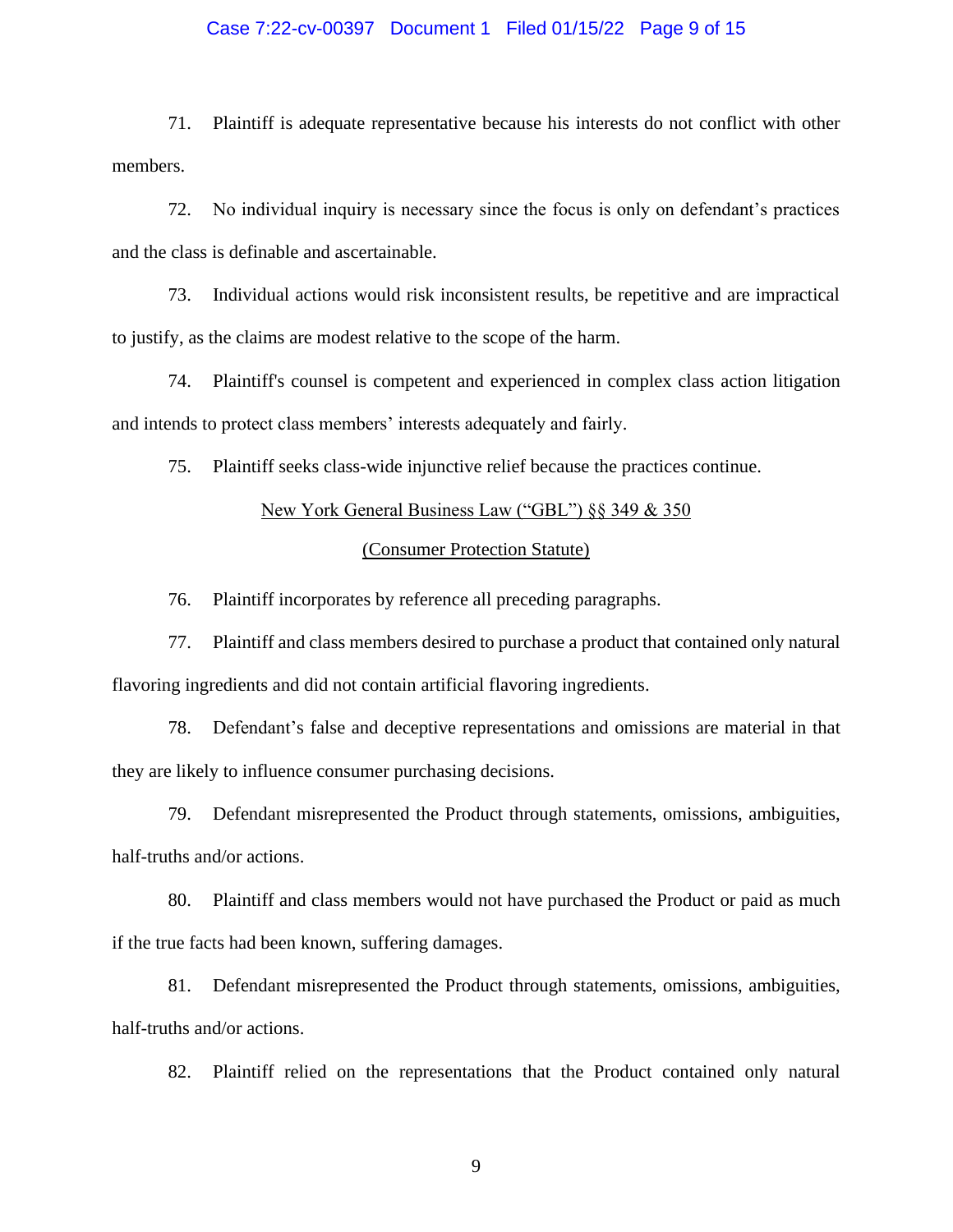#### Case 7:22-cv-00397 Document 1 Filed 01/15/22 Page 10 of 15

flavoring ingredients and did not contain artificial flavoring ingredients.

83. Plaintiff and class members would not have purchased the Product or paid as much if the true facts had been known, suffering damages.

### Violation of State Consumer Fraud Acts

## (On Behalf of the Consumer Fraud Multi-State Class)

84. The Consumer Fraud Acts of the States in the Consumer Fraud Multi-State Class are similar to the above-referenced consumer protection statute and prohibit the use of unfair or deceptive business practices in the conduct of trade or commerce.

85. Defendant intended that each of members of the Consumer Fraud Multi-State Class would rely upon its deceptive conduct, and a reasonable person would in fact be misled by this deceptive conduct.

86. As a result of Defendant's use or employment of artifice, unfair or deceptive acts or business practices, each of the other members of the Consumer Fraud Multi-State Class, have sustained damages in an amount to be proven at trial.

87. In addition, Defendant's conduct showed motive, and the reckless disregard of the truth such that an award of punitive damages is appropriate.

### Breach of Contract

88. Plaintiff entered into a contract with Defendant for purchase of the Product

89. The terms of the contract provided that the Product contained only natural flavoring ingredients and did not contain artificial flavoring ingredients.

90. Defendant breached the contract because the Product did not meet the terms Plaintiff agreed to.

91. Plaintiff was damaged by the breach, and those damages include the purchase price.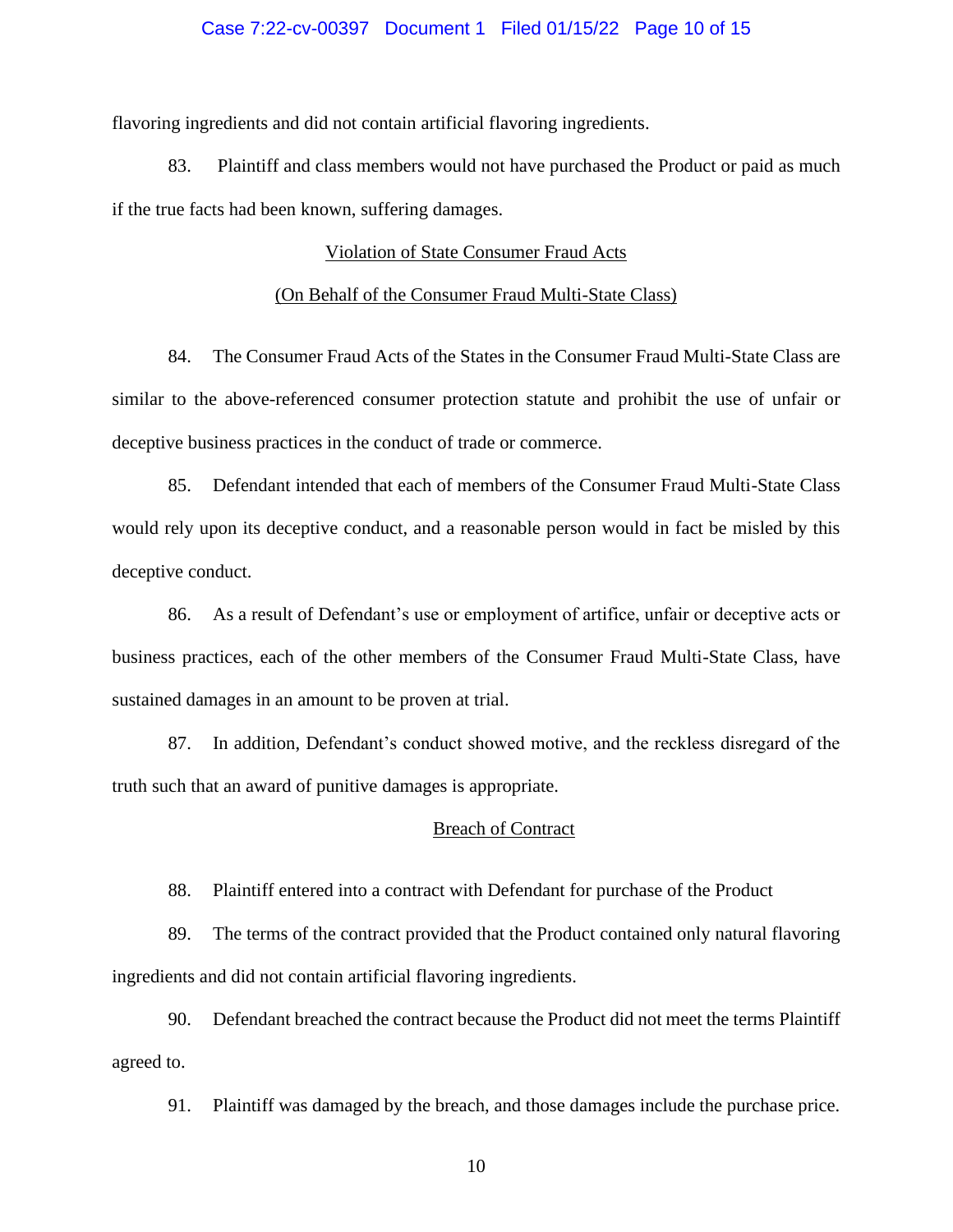## Case 7:22-cv-00397 Document 1 Filed 01/15/22 Page 11 of 15

## Breaches of Express Warranty, Implied Warranty of Merchantability/Fitness for a Particular Purpose and Magnuson Moss Warranty Act, 15 U.S.C. §§ 2301, *et seq*.

92. The Product was manufactured, identified, and sold by Defendant and expressly and impliedly warranted to Plaintiff and class members that it contained only natural flavoring ingredients and did not contain artificial flavoring ingredients.

93. Defendant directly marketed the Product to Plaintiff and consumers through its advertisements and marketing, through various forms of media, on the packaging, in print circulars, direct mail, and targeted digital advertising.

94. Defendant knew the product attributes that potential customers like Plaintiff were seeking and developed its marketing and labeling to directly meet those needs and desires.

95. Defendant's representations about the Product were conveyed in writing and promised it would be defect-free, and Plaintiff understood this meant the Product contained only natural flavoring ingredients and did not contain artificial flavoring ingredients.

96. Defendant's representations affirmed and promised that the Product contained only natural flavoring ingredients and did not contain artificial flavoring ingredients.

97. Defendant described the Product as one which contained only natural flavoring ingredients and did not contain artificial flavoring ingredients, which became part of the basis of the bargain that the Product would conform to its affirmations and promises.

98. Defendant had a duty to disclose and/or provide non-deceptive descriptions and marketing of the Product.

99. This duty is based on Defendant's outsized role in the market for this type of Product, a trusted company known for its high quality products.

100. Plaintiff provided or will provide notice to Defendant, its agents, representatives, retailers, and their employees.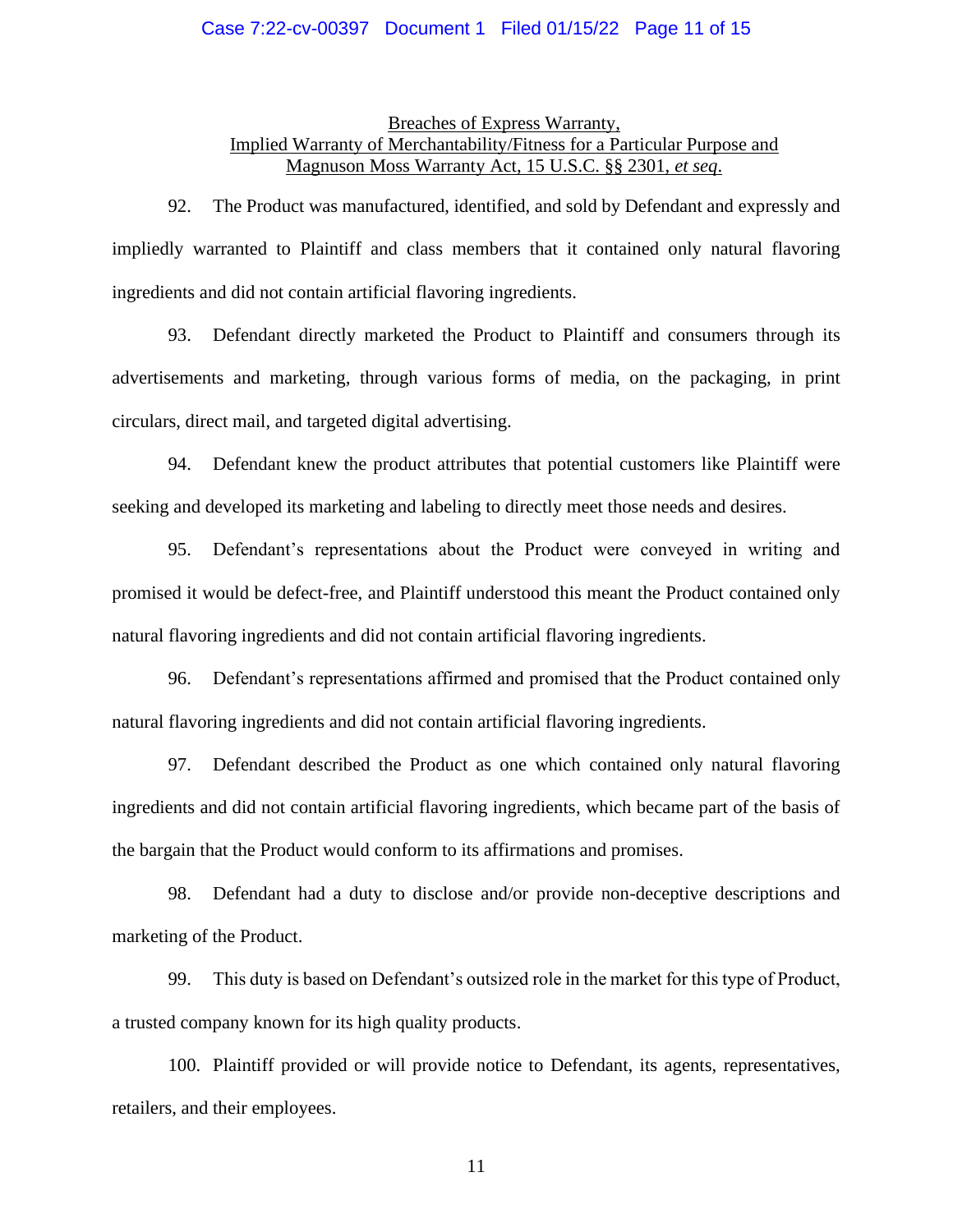#### Case 7:22-cv-00397 Document 1 Filed 01/15/22 Page 12 of 15

101. Plaintiff hereby provides notice to Defendant that it has breached the express and implied warranties associated with the Product.

102. Defendant received notice and should have been aware of these issues due to complaints by third-parties, including regulators, competitors, and consumers, to its main offices, and by consumers through online forums.

103. The Product did not conform to its affirmations of fact and promises due to Defendant's actions.

104. The Product was not merchantable because it was not fit to pass in the trade as advertised, not fit for the ordinary purpose for which it was intended and did not conform to the promises or affirmations of fact made on the packaging, container or label.

105. The Product was not merchantable because Defendant had reason to know the particular purpose for which the Product was bought by Plaintiff, because he expected it contained only natural flavoring ingredients and did not contain artificial flavoring ingredients, and he relied on Defendant's skill and judgment to select or furnish such a suitable product.

106. Plaintiff and class members would not have purchased the Product or paid as much if the true facts had been known, suffering damages.

#### Negligent Misrepresentation

107. Defendant had a duty to truthfully represent the Product, which it breached.

108. This duty was non-delegable, and based on Defendant's position, holding itself out as having special knowledge and experience in this area, a trusted company known for its high quality products.

109. Defendant's representations regarding the Product went beyond the specific representations on the packaging, as they incorporated their extra-labeling promises and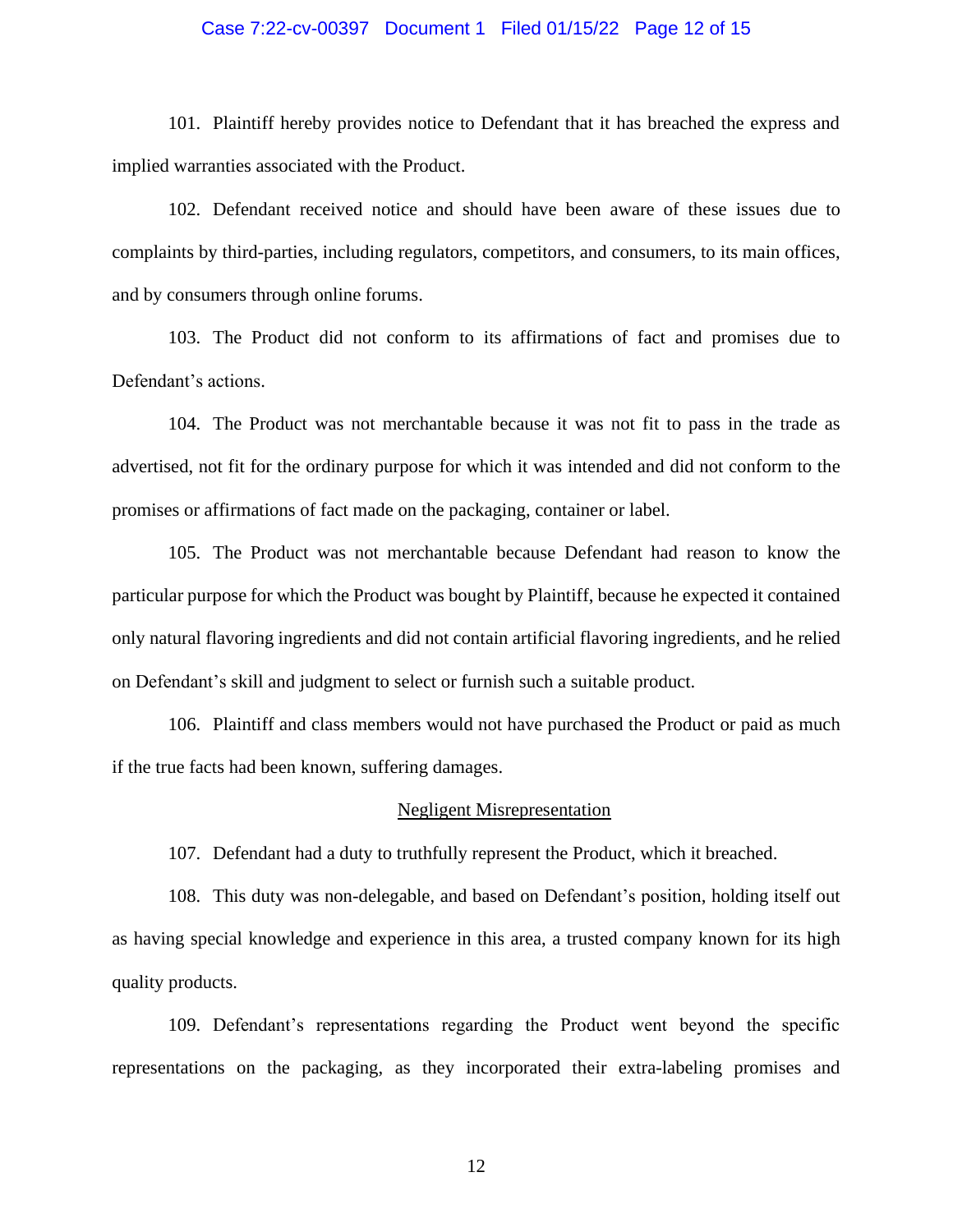#### Case 7:22-cv-00397 Document 1 Filed 01/15/22 Page 13 of 15

commitments to quality, transparency and putting its customers first.

110. These promises were outside of the standard representations that other companies may make in a standard arms-length, retail context.

111. The representations took advantage of consumers' cognitive shortcuts made at the point-of-sale and their trust in Defendant.

112. Plaintiff and class members reasonably and justifiably relied on these negligent misrepresentations and omissions, which served to induce and did induce, their purchase of the Product.

113. Plaintiff and class members would not have purchased the Product or paid as much if the true facts had been known, suffering damages.

#### Fraud

114. Defendant misrepresented and/or omitted the attributes and qualities of the Product, that it contained only natural flavoring ingredients and did not contain artificial flavoring ingredients.

115. Moreover, the records Defendant is required to maintain, and/or the information inconspicuously disclosed to consumers, provided it with actual and constructive knowledge of the falsity of the representations.

116. Defendant knew of the issues described here yet did not address them.

117. Defendant's fraudulent intent is evinced by its knowledge that the Product was not consistent with its representations.

#### Unjust Enrichment

118. Defendant obtained benefits and monies because the Product was not as represented and expected, to the detriment and impoverishment of Plaintiff and class members, who seek restitution and disgorgement of inequitably obtained profits.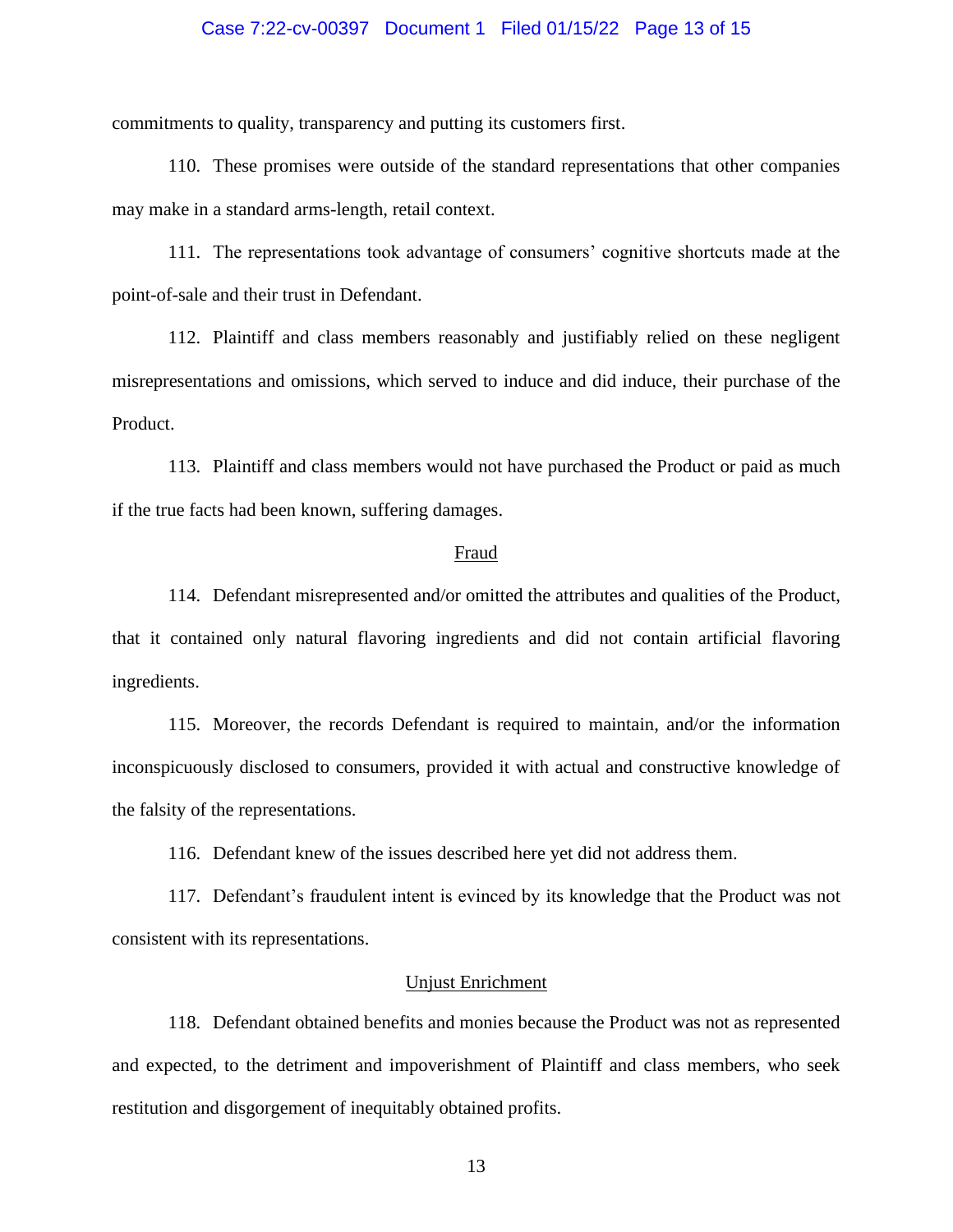## Jury Demand and Prayer for Relief

Plaintiff demands a jury trial on all issues.

**WHEREFORE**, Plaintiff prays for judgment:

- 1. Declaring this a proper class action, certifying Plaintiff as representative and the undersigned as counsel for the class;
- 2. Entering preliminary and permanent injunctive relief by directing Defendant to correct the challenged practices to comply with the law;
- 3. Injunctive relief to remove, correct and/or refrain from the challenged practices and representations, and restitution and disgorgement for members of the class pursuant to the applicable laws;
- 4. Awarding monetary damages, statutory and/or punitive damages pursuant to any statutory claims and interest pursuant to the common law and other statutory claims;
- 5. Awarding costs and expenses, including reasonable fees for plaintiff's attorneys and experts; and
- 6. Other and further relief as the Court deems just and proper.

Dated: January 15, 2022

Respectfully submitted,

Sheehan & Associates, P.C. /s/Spencer Sheehan 60 Cuttermill Rd Ste 409 Great Neck NY 11021 Tel: (516) 268-7080 spencer@spencersheehan.com

Shub Law Firm LLC Jonathan Shub Kevin Laukaitis\* 134 Kings Hwy E Fl 2 Haddonfield NJ 08033